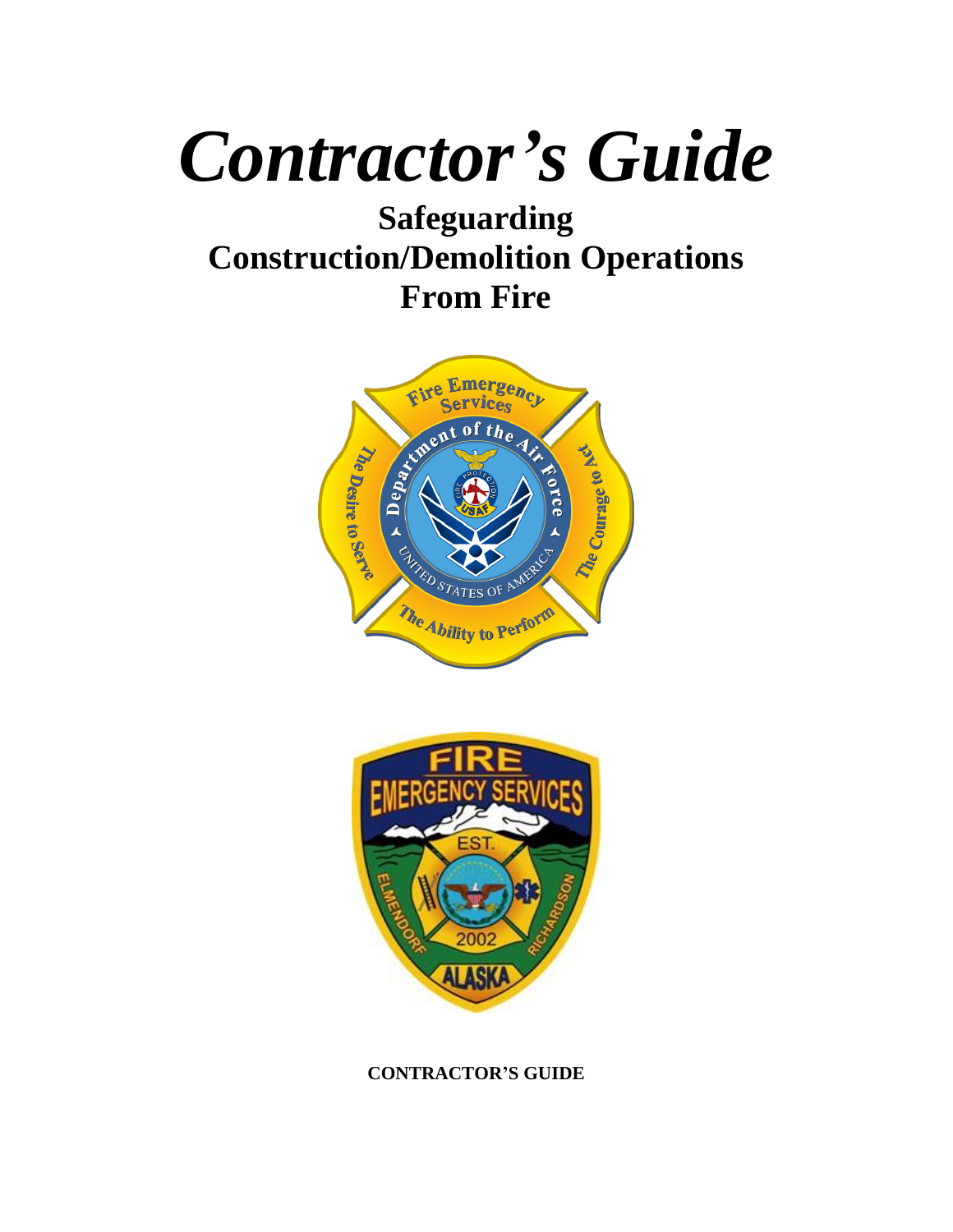This pamphlet establishes minimum fire prevention/protection requirements to be observed by contracted personnel involved in construction or demolition projects on Joint Base Elmendorf-Richardson (JBER). It applies to all contractors, subcontractors, and their employees, hereafter referred to as contractor(s), while conducting business within the confines of JBER. In addition to this publication, contractors are responsible for following the requirements of OSHA 1926, *Safety and Health Regulations for Construction*, U.S. Army Corps of Engineers Engineering Manual (EM) 385-1-1, *Safety and Health Requirements*, and NFPA 241, *Standard for Safeguarding Construction and Alteration and Demolition Operations*, as specified in their contract*.*

#### CONTENTS PARAGRAPH PAGE

<span id="page-1-0"></span>

| <b>Terms Explained</b>                        |                 |   |
|-----------------------------------------------|-----------------|---|
| <b>Fire Reporting Procedures</b>              |                 |   |
| <b>Water Supplies</b>                         |                 |   |
| <b>First Aid Firefighting Equipment</b>       |                 |   |
| <b>Access for Firefighting</b>                |                 |   |
| <b>Supervisor and Safety Foreman</b>          | 5               |   |
| <b>Fire Alarm Systems</b>                     | h               |   |
| <b>Sprinkler Protection</b>                   |                 | 5 |
| <b>Standpipes</b>                             | 8               |   |
| <b>Confined Space Program</b>                 | Q               |   |
| <b>Cutting and Welding Operations</b>         | 10              | 6 |
| <b>Smoking</b>                                | $\overline{12}$ | 6 |
| <b>Waste Disposal</b>                         |                 | 6 |
| <b>Flammable Liquids</b>                      | 13              |   |
| <b>Hazardous Materials</b>                    |                 |   |
| <b>Roofing Operations</b>                     | 15              |   |
| Portable heating equipment (i.e. salamanders) | 6               |   |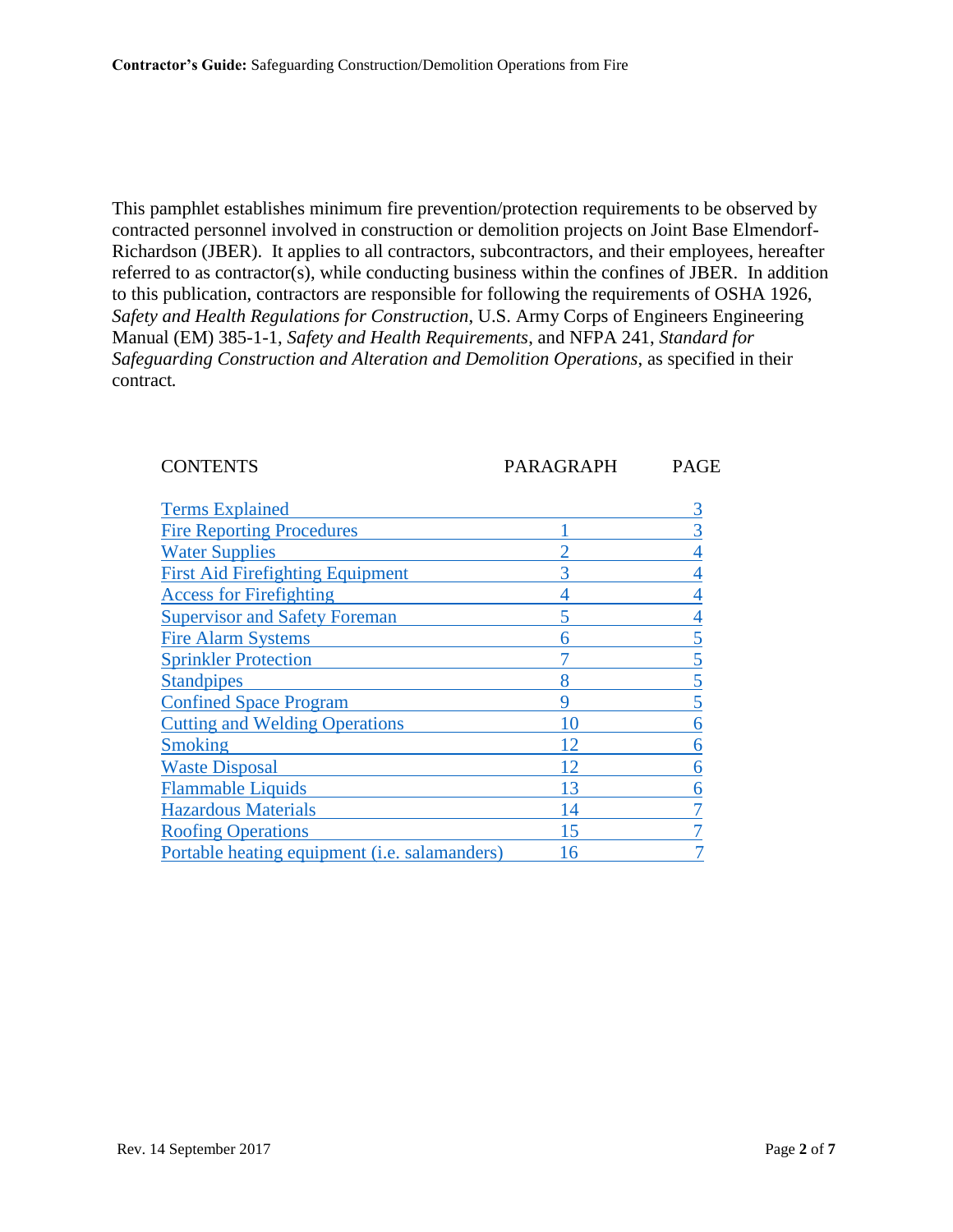#### <span id="page-2-0"></span>**Terms explained:**

- a. Area of Responsibility: All buildings and adjacent open areas assigned to an organization or individual.
- b. Fire Hazard: Any existing condition or situation that, if not corrected, could result in an undesired ignition and subsequent fire, causing personal injury and/or loss of life.
- c. Fire Prevention: Measures directed toward avoiding the start of a fire.
- d. Fire Suppression: The notification, response, attack, control, confinement, and extinguishment of a fire.
- e. Installed Fire Protection Systems: Systems installed in various facilities to detect a fire, to sound an alarm and/or extinguish a fire in the incipient phase.
- f. Shall: Indicates a mandatory requirement.
- g. Should: Indicates a recommendation or advisement, but is not required.

#### <span id="page-2-1"></span>**1. Fire Reporting Procedures:**

- a. Quick and accurate reporting of a fire is essential to minimize the response time of fire crews. Anyone who discovers a fire, no matter how small shall report it immediately to the fire department, even if the fire has been extinguished. **ALL FIRES MUST BE REPORTED**.
- b. If a fire occurs, take the following actions:
	- (1) **SOUND THE ALARM** (Verbal and/or mechanical). Activate the facility's fire alarm system if equipped with one.
	- (2) **CALL THE FIRE DEPARTMENT** by dialing **911** from any base phone. If you dial **911** from a cellular phone you will be connected to the Anchorage Fire Department's dispatch center and you must inform the dispatcher you are reporting an emergency on JBER.
	- (3) When the Fire Dispatch operator answers, remain calm and give the building number and name, location within the building, and the type of fire if known. DO NOT HANG UP until instructed to do so from the operator.
	- (4) Try to extinguish small fires only after you have sounded the fire alarm and have evacuated all occupants from the area, AND if you've been properly trained.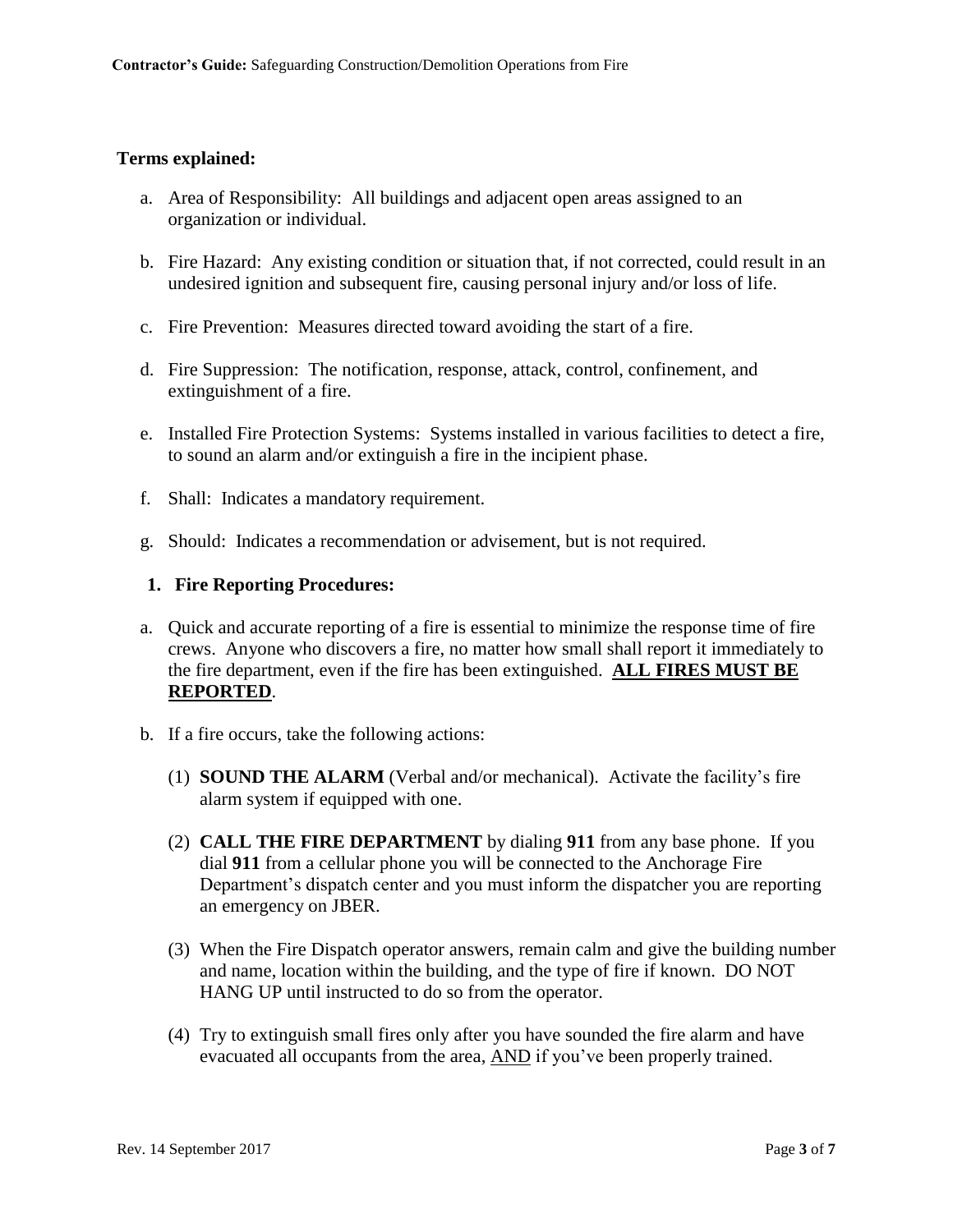(5) Never place yourself or others in danger while trying to extinguish a fire. If in-doubt get out.

#### <span id="page-3-0"></span>**2. Water Supplies:**

- a. Adequate water supply for fire protection, either temporary or permanent, shall be made available as soon as combustible materials are stored on site.
- b. Call Fire Dispatch at 552-2801 for approval and instructions in the event the contract calls for shutting down or connecting to fire hydrants, sprinkler systems, standpipe systems, or other water sources used in the support of fire suppression operations.

#### **3. First Aid Firefighting Equipment:**

- a. At least one (1) minimum rated 2A:10B:C fire extinguisher shall be provided for each temporary shack, portable building, workshop, and job site work area/floor in accordance with OSHA 1926.150 and NFPA 241. These fire extinguishers are the sole responsibility of the contractor.
- b. Clear and unobstructed access shall be maintained to fire extinguishers at all times.

#### <span id="page-3-1"></span>**4. Access for Firefighting:**

- a. Access for firefighting vehicles shall be provided to the immediate job site during all phases of construction.
- b. Complete access to fire hydrants and sprinkler system/standpipe connections shall be maintained during all phases of construction. Snow removal from these areas is the sole responsibility of the contractor.
- c. No construction materials shall be placed within 15 feet of any fire hydrant or fire department connection.
- d. All buildings over one story in height shall have at least one stairwell in usable condition at all times. This stairwell shall be illuminated and provided with exit signs.

#### <span id="page-3-2"></span>**5. Supervisor's and Safety Foreman's Responsibilities:**

- a. The contractor shall place a capable and responsible supervisor in charge of site safety and fire prevention. Their responsibilities should include general supervision of portable heating equipment, cutting, welding, open flame operations, and the construction site's fire prevention program.
- b. All site safety briefings shall be conducted and documented.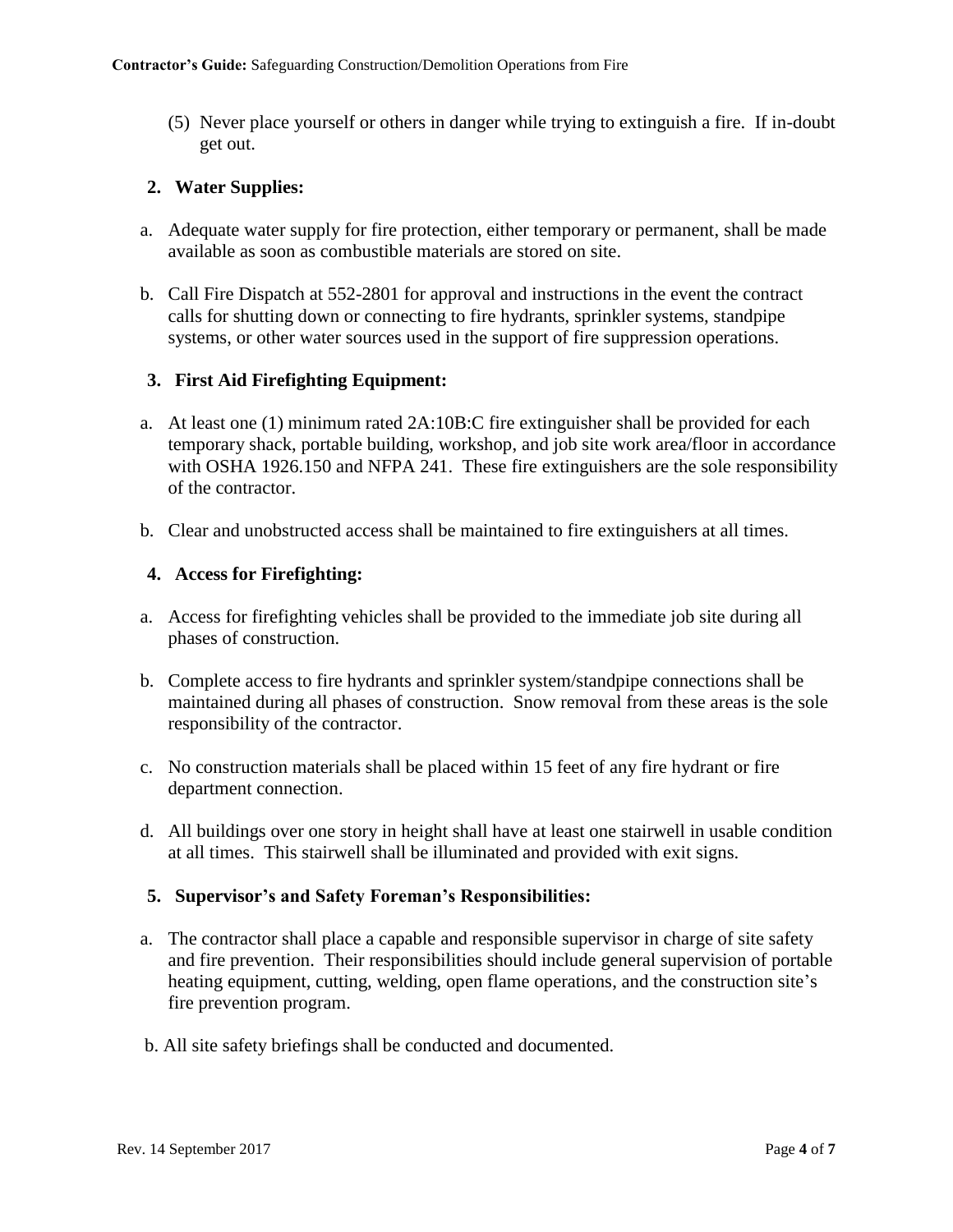#### <span id="page-4-0"></span>**6. Fire Alarm Systems:**

- a. Fire Dispatch (552-2801) and the Fire Prevention Office (384-5555) shall be notified at least 24 hours in advance if;
	- (1) Disconnecting or removing any facility electrical energy source that supplies any fire alarm system component or panel.
	- (2) Removing or disconnecting any part of the fire alarm system that would adversely affect the transmission or public notification of a fire.
- b. During construction projects, new fire detection systems shall follow construction closely and be put into service as soon as possible.
- c. During demolition projects, the fire alarm system shall remain in operation as long as possible.
- d. A plan shall be developed by the contractor prior to the start of work to identify the areas protected by a detection system that will need to be deactivated to allow for demolition or new construction to start. All serviceable zones that remain shall be reactivated at the end of each workday.

#### <span id="page-4-1"></span>**7. Sprinkler Protection:**

- a. If automatic sprinkler protection is to be provided, the installation should closely follow construction and be placed in service as soon as possible
- b. Fire Dispatch (552-2801) and the Fire Prevention Office (384-5555) shall be notified at least 24 hours prior to closing any valves or disabling of any portion of a sprinkler system.

#### <span id="page-4-2"></span>**8. Standpipes:**

a. The use of fire hose connected to standpipe systems within buildings for other than fire suppression operations is prohibited.

#### <span id="page-4-3"></span>**9. Confined Space Program:**

a. Contractors are responsible for establishing a Confined Space Program IAW 29 CFR 1910.146

#### <span id="page-4-4"></span>**10. Cutting and Welding Operations:**

a. Cutting, welding, open flame devices, or other forms of hot-work shall not be operated by contractors until a AF Form 592, USAF Welding, Cutting, and Brazing Permit has been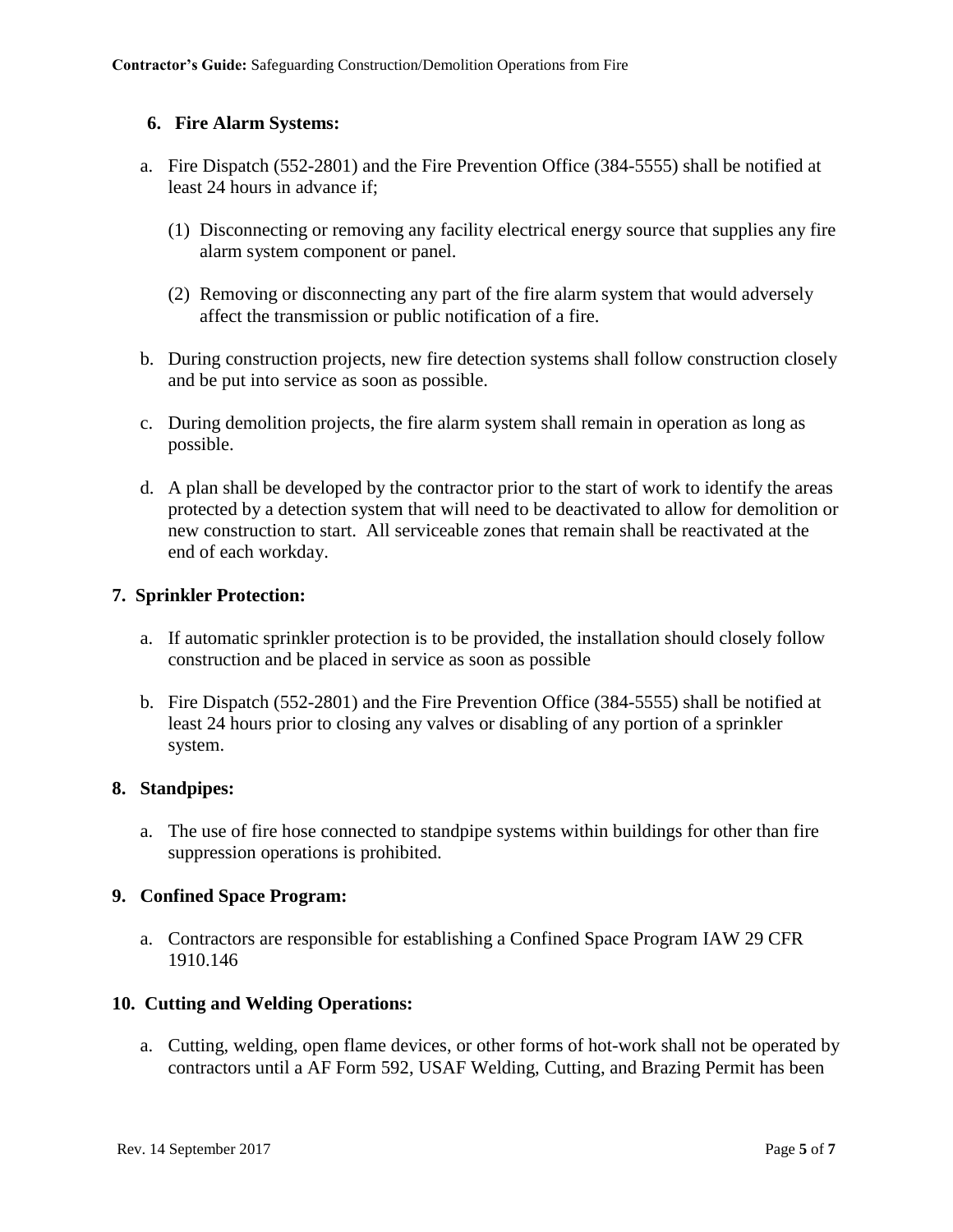issued by a JBER Fire Inspector or Permit Authorizing Individual (PAI) certified by the JBER Fire Prevention Office.

- b. Certification training is offered at the Fire Prevention Office (724 Quartermaster Rd., Room 212) every Thursday morning starting at 0800 between April and August, and the first Thursday of each month from September through the following March. All contractors and sub-contractors needing to conduct hot work operations are required to attend this class prior to starting work on JBER. This class covers general fire prevention regulations, welding and cutting operations, fire watch responsibilities, and other information relevant to working on JBER. Seating is limited, so please call 384-5555 to make reservations or to receive further information.
- c. 24-hour notification is required if welding permits are to be issued by the Fire Prevention Office.

#### <span id="page-5-0"></span>**11. Smoking:**

- a. Smoking is prohibited in all DoD Facilities. Smoking in buildings under construction or other hazardous areas specified in OSHA 1926 is strictly prohibited.
- b. Smoking on the job site will be permitted only in designated areas in accordance with EM 385-1-1 and NFPA 241.

#### <span id="page-5-1"></span>**12. Disposal of Waste:**

- a. Waste materials and rubbish shall not be stored or allowed to accumulate within any building or in the immediate vicinity. All materials shall be removed from the premises at the end of each work shift or more often as necessary.
- b. Good housekeeping practices shall be adhered to and access ways shall be kept clear at all times.
- c. Boiler and mechanical rooms shall not be used for any type of storage.

#### <span id="page-5-2"></span>**13. Flammable Liquids:**

- a. Flammable liquids and other hazardous materials such as paints, flammable thinners, gasoline, and roofing asphalt or tar shall be stored in detached structures or in areas designed for such storage.
- b. Adequate ventilation shall be provided for paint spraying operations involving the application of materials utilizing adhesives containing flammable solvents. Such operations shall be conducted remote from any potential source of ignition.
- c. Large amounts of flammable and combustible liquids (in excess of 55 gallons) shall be reported to Fire Dispatch (552-2801) or the Fire Prevention Office (384-5555) to include